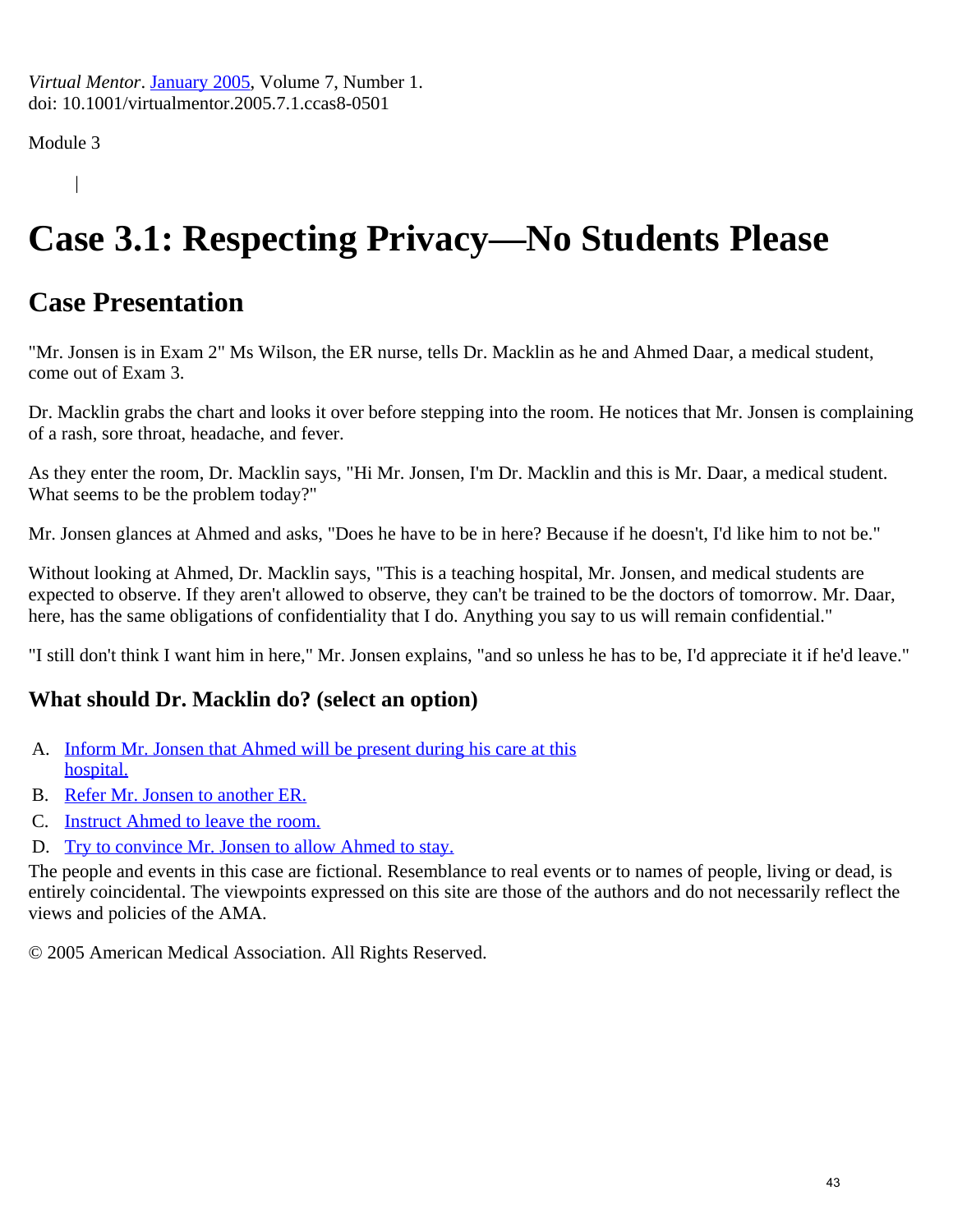<span id="page-1-0"></span>*Virtual Mentor*. [January 2005](file:///2005/01/toc-0501.html), Volume 7, Number 1. doi: 10.1001/virtualmentor.2005.7.1.ccas8a-0501

Module 3

 $\bullet$  [e-mail](#page-1-0)

## **Case 3.1: Respecting Privacy—No Students Please**

### **Option Assessment**

- A. Informing Mr. Jonsen that Ahmed will be present despite his objection should be **avoided** and is not supported by the *Code*. Opinion 5.059, "Privacy in the Context of Health Care" states "physicians must be mindful of patient privacy, which encompasses information that is concealed from others outside of the patient-physician relationship." Ahmed is not Mr. Jonsen's physician, and Mr. Jonsen's care is not dependent on Ahmed's presence.
- B. Referring Mr. Jonsen to another (non-teaching hospital) ER should be **avoided;** it is not supported by the *Code* and is not a reasonable option. At this point, Mr. Jonsen's medical state has not been established, and his demand for privacy is supported by Opinion 5.059, "Privacy in the Context of Health Care," which states that "physicians must seek to protect patient privacy in all of its forms, including (1) physical...(2) informational...(3) decisional...and (4) associational."
- C. Instructing Ahmed to leave the room is **preferable**; it is supported by the *Code* and may be the best course of action in this situation. Opinion 5.059, "Privacy in the Context of Health Care" states that "physicians should be aware of and respect the special concerns of their patients regarding privacy." Also, Mr. Jonsen's vehement refusals indicate a steadfast commitment to maintaining his privacy.
- D. Continuing to try convince Mr. Jonsen to allow Ahmed in the room is **acceptable—**up to a point—and is supported by the *Code*. Opinion 5.059, "Privacy in the Context of Health Care" states that "privacy is not absolute, and must be balanced with the need for the efficient provision of medical care and the availability of resources." Because every medical student's education depends on observing clinical practice, some patient privacy will be compromised. Attempts at persuasion should not be carried to the point that they harm Dr. Macklin's relationship with Mr. Jonsen.

### [Compare these options](file:///2005/01/ccas8b-0501.html)

The people and events in this case are fictional. Resemblance to real events or to names of people, living or dead, is entirely coincidental. The viewpoints expressed on this site are those of the authors and do not necessarily reflect the views and policies of the AMA.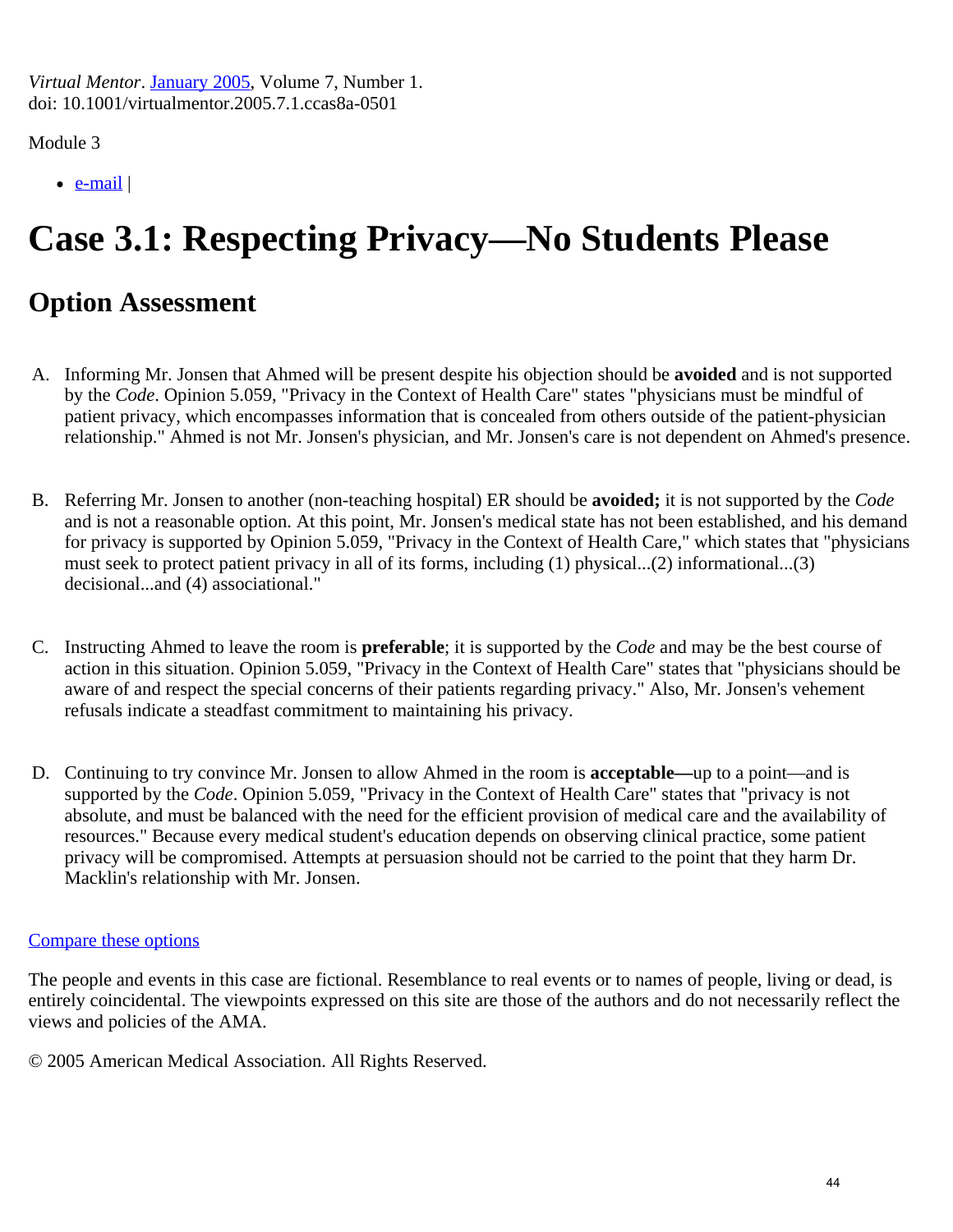<span id="page-2-0"></span>*Virtual Mentor*. [January 2005](file:///2005/01/toc-0501.html), Volume 7, Number 1. doi: 10.1001/virtualmentor.2005.7.1.ccas8b-0501

Module 3

 $\bullet$  [e-mail](#page-2-0)

## **Case 3.1: Respecting Privacy—No Students Please**

## **Option Comparison**

Mr. Jonsen has been steadfast in his demands that Ahmed leave the room during his interaction with Dr. Macklin and his quick observation that Ahmed probably did not need to be in the room for his care indicates that his decision is resolute. Accordingly, option C (instructing Ahmed to leave the room) is the preferable option at this point. If Mr. Jonsen had been less persistent in his pursuit of maintaining privacy, option D (convincing Mr. Jonsen to allow Ahmed to remain) would have been preferable. Given Mr. Jonsen's opposition, option D is only an acceptable alternative in this case.

Because Mr. Jonsen has a right to privacy and rebuking his attempts to exercise it is unnecessarily confrontational, option A (insisting on Ahmed's presence) should be avoided. Simply sending Mr. Jonsen to another ER (option B) and thereby refusing care because of his attempt to protect his privacy implicitly denies his right to privacy. Furthermore, sending him away without verifying that his condition is not emergent could also constitute neglect (see Opinion 8.11, "Neglect of Patients") and violate EMTALA. Accordingly, option B should also be avoided.

Preferable: Option C

Acceptable: Option D

Avoid: Options A and B

[Additional discussion and information](file:///2005/01/ccas8c-0501.html)

The people and events in this case are fictional. Resemblance to real events or to names of people, living or dead, is entirely coincidental. The viewpoints expressed on this site are those of the authors and do not necessarily reflect the views and policies of the AMA.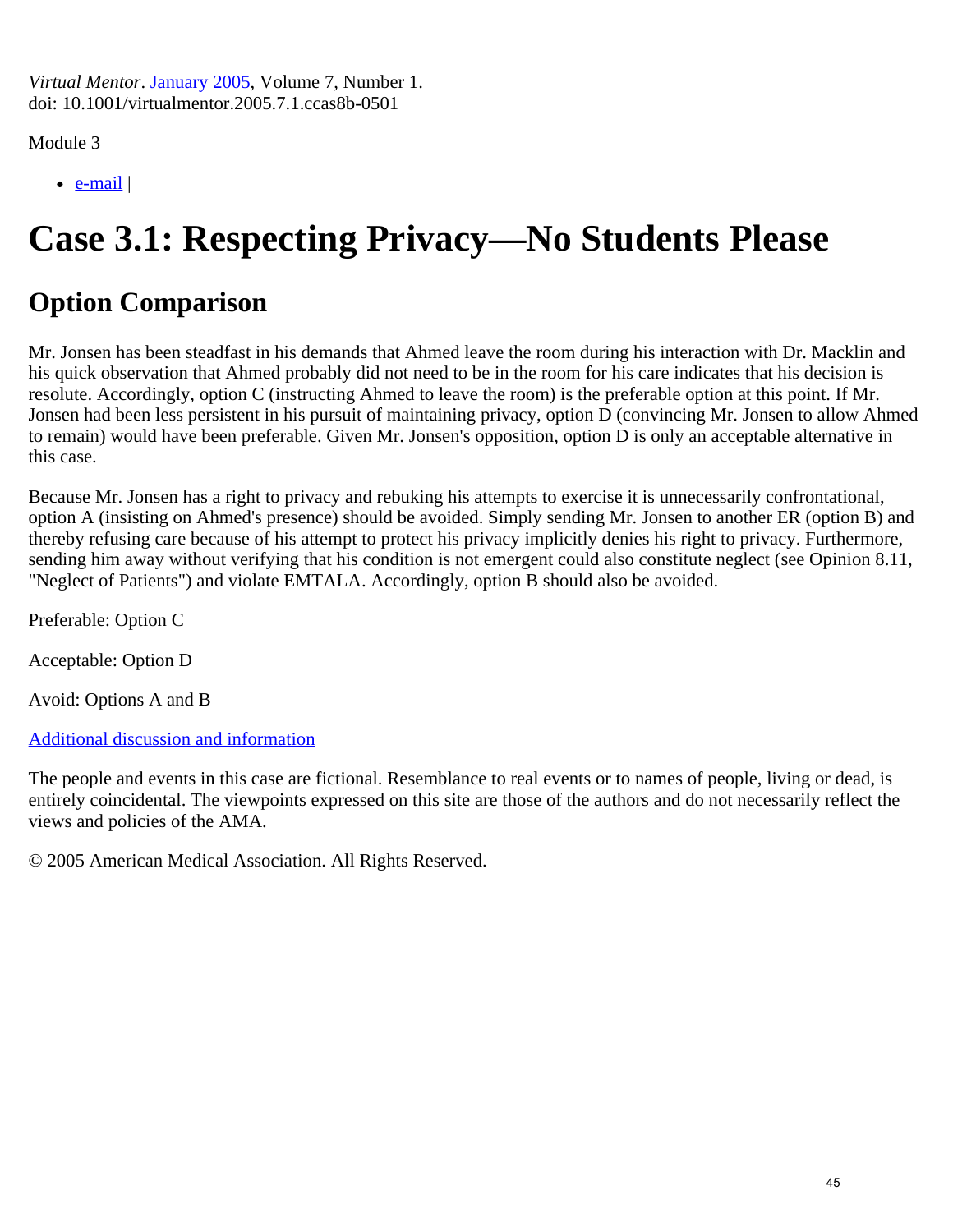<span id="page-3-0"></span>*Virtual Mentor*. [January 2005](file:///2005/01/toc-0501.html), Volume 7, Number 1. doi: 10.1001/virtualmentor.2005.7.1.ccas8c-0501

Module 3

 $\bullet$  [e-mail](#page-3-0)

# **Case 3.1: Respecting Privacy—No Students Please**

### **Additional Information**

Privacy and confidentiality are companion concepts in the patient-physician interaction. They differ in the following respect: privacy means that you don't have to share personal information or access to your person with others. Confidentiality—in the context of the patient-physician relationship—serves the purpose of persuading patients to relinquish their privacy on the condition that what they say and what the physician discovers in examining them will be kept confidential.

Patient privacy, however, must be balanced with the informational needs of others involved in the patient's care and also with the need for medical students to participate in patient care, as noted in Opinion 8.087, "Medical Student Involvement in Patient Care."

#### **Opinion 5.059, "Privacy in the Context of Health Care"**

...Physicians must seek to protect patient privacy in all of its forms, including (1) physical, which focuses on individuals and their personal spaces, (2) informational, which involves specific personal data, (3) decisional, which focuses on personal choices, and (4) associational, which refers to family or other intimate relations. Such respect for patient privacy is a fundamental expression of patient autonomy and is a prerequisite to building the trust that is at the core of the patient-physician relationship.

Privacy is not absolute, and must be balanced with the need for the efficient provision of medical care and the availability of resources. Physicians should be aware of and respect the special concerns of their patients regarding privacy. Patients should be informed of any significant infringement on their privacy of which they may otherwise be unaware.

Neither privacy nor confidentiality is absolute. The provision of affordable and efficient care often requires patients to come to health care facilities, rather than receive care in their homes. In such settings, patients must share many common areas, and many professionals participate in the care of each patient. Privacy cannot always be protected in such circumstances. In certain other circumstances, "overriding social considerations" as set out in Opinion 5.05, "Confidentiality," (see Case 2 Confidentiality) may warrant not only breaches of confidentiality but also an invasion of patient privacy. For instance, on the rare occasion when a person is suspected of physically abusing someone under his or her care (often a child, but possibly the elderly or physically or mentally impaired), superseding the obligations of privacy must be considered. It may be appropriate to implement covert video surveillance to monitor for the occurrence of such abuse. In all other filming scenarios, it is always desirable to obtain the patient's consent prior to filming or, at a minimum, to disclose to the patient that filming will occur (See also Opinion 5.045, "Filming Patients in Health Care Settings," and Opinion 5.046, "Filming Patients for the Education of Health Professionals").